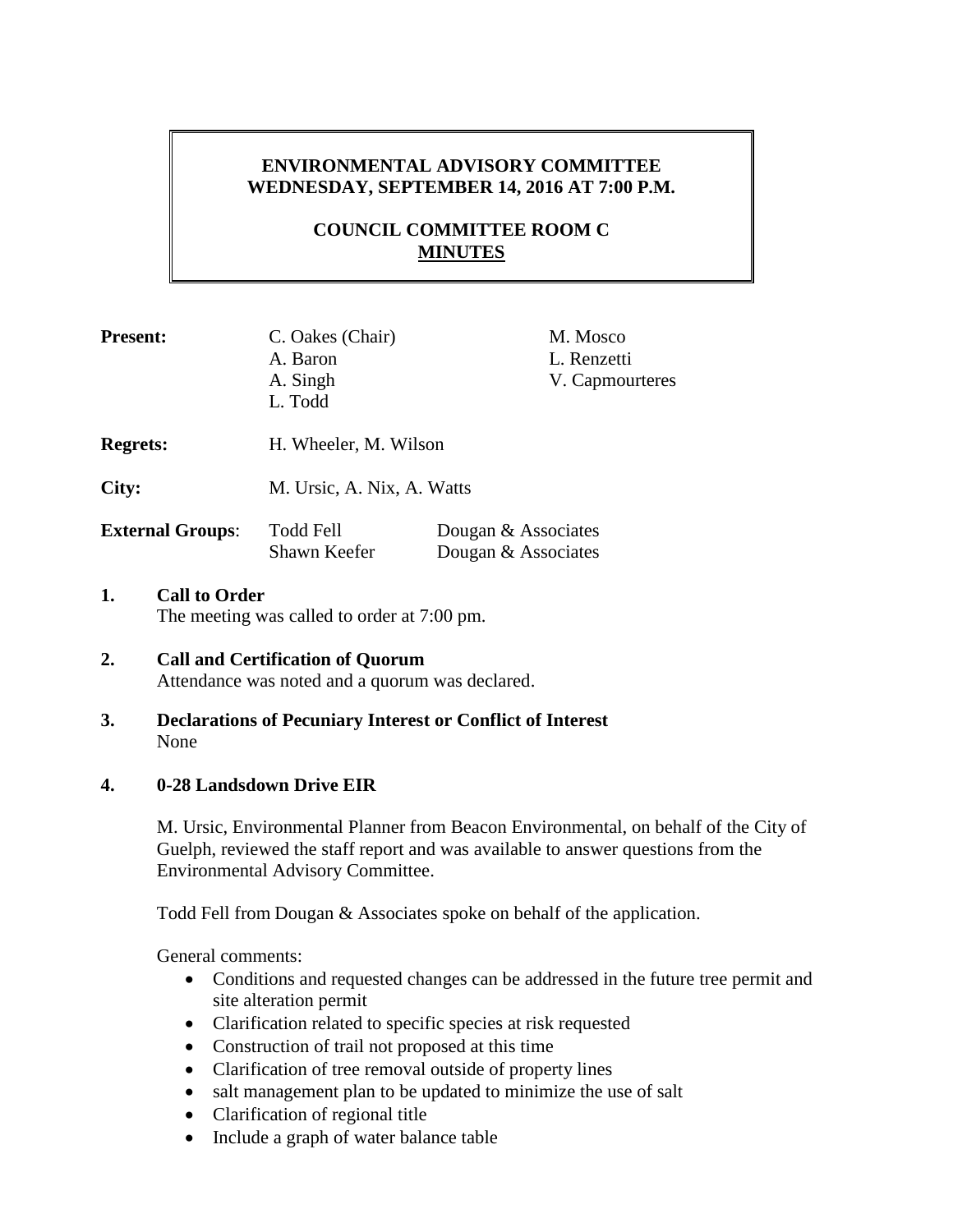The Environmental Advisory Committee went into Committee to discuss.

 **Moved by L. Renzetti and seconded by V. Capmourteres**

**The Environmental Advisory Committee accept the REVISED Environmental Implementation Report (EIR) prepared by Dougan and Associates (July 2016) conditional upon provision of an Addendum to the City that meets the following conditions:** 

**THAT Drawings C2, L1 and L2 are revised to include a heavy-duty ESC fence along the PSW boundary (with small encroachments into the PSW to accommodate the SWM outlet and the small restoration area in Treatment Area 1) and on both sides of the trail east of Unit 10;** 

**THAT all the tree protection and ESC fencing, as well as the related notes and specifications for the fencing, are included in the larger (24"x36") landscape plans (L series) where appropriate;** 

**THAT Appendix Z be revised to include pictures of the reptile species of concern that may to be encountered (i.e., Eastern Ribbonsnake, Snapping Turtle and Blanding's Turtle), and specific bullet-point instructions related to MNRF-approved protocols for responses to sightings and (if needed) handling;** 

**THAT it is noted that qualified individuals in their respective fields are to conduct the monitoring;** 

**THAT metals are added to the surface water quality monitoring program; That a graph of the water balance be added to the EIR**

**THAT more details related to implementation of the invasive species management is provided in the L series Drawings, and;** 

**THAT drawing C 10 is revised to show location for road salt application and salt alternative products consistent with the text in Section 2.5 of the EIR**

> **Motion Carried -Unanimous-**

**5. Approval of Minutes from August 10, 2016**

**Moved by M. Mosco and seconded by A. Singh**

**THAT the Minutes from the August 10, 2016 meeting be approved**

**Motion Carried - Unanimous-**